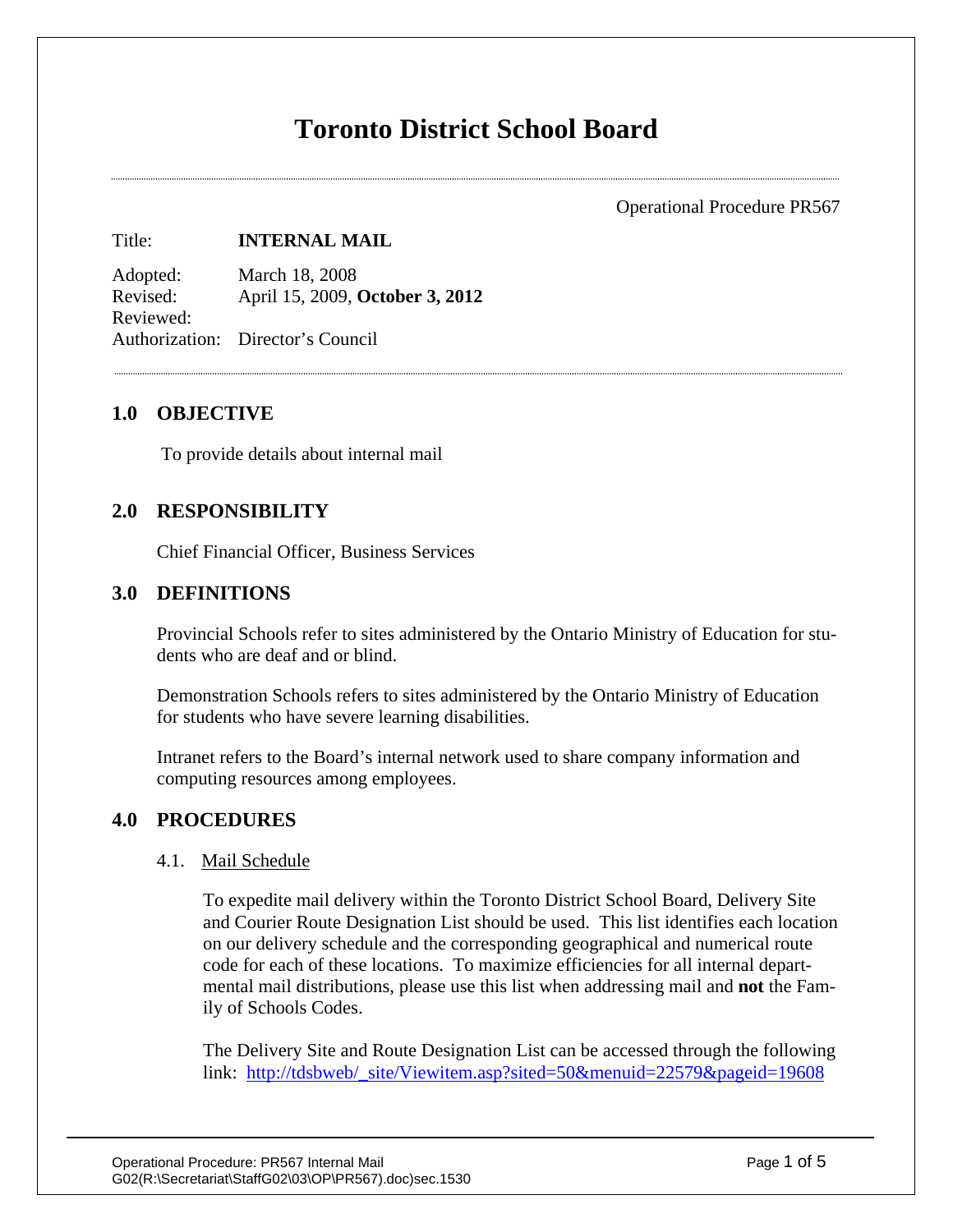Please contact Printing Mailroom Courier and Logistic Services at 395-6565 to receive a current copy of the Courier Delivery Calendar. Please note the updated calendars are distributed every September.

Schools and departments can also reference their pay statements to help identify their numerical route codes. The first two numbers on the front of the pay statement indicate the numerical route code for your location. i.e.  $31-1000 =$  your numerical route code is 31.

*Interdepartmental Mail Advisement* – it is advised that you do not send the following items through TDSB interdepartmental mail system:

- Cash / Time sensitive cheques
- Food (peanuts, etc) due to food allergies
- Personal postal mail personal postal mail will not be processed without postage/stamps (Manulife claims, personal utilities bills, etc).
- Blackberrys

#### 4.2 Addressing Mail

Please show the following information clearly on the envelope or package to ensure timely deliveries. For example, when addressing an envelope to a school, the address should look like this:

Glen Ames Sr. P.S., Terry Doyle, Route SE 21

# 4.3 Ontario Student Records (OSRs)

- (a) Each school is responsible for sending OSRs outside of the TDSB district e.g. York, Durham, Peel, etc. (*upon request from the receiving school*) via the Board approved contracted courier service, as recommended in the Ministry's Guideline for OSRs.
- (b) OSRs being sent outside of the TDSB district must be sent in an OSR Mailer, which is available at the Distribution Centre, Material Group #2144.
- (c) If the original OSR is being transferred to a private, federal, or First Nation school, or to a Provincial or Demonstration School, it must also be transferred by the school via the Board approved contracted courier service or an equivalent delivery method that is approved by the board and that maintains confidentiality and guarantees prompt delivery.
- (d) A designated TDSB OSR brown envelope and Board mail should be used for the transfer of a single or a few OSRs between TDSB schools during the first week of September upon the request from the receiving school. Schools should refrain from sending OSRs during the months of July and August.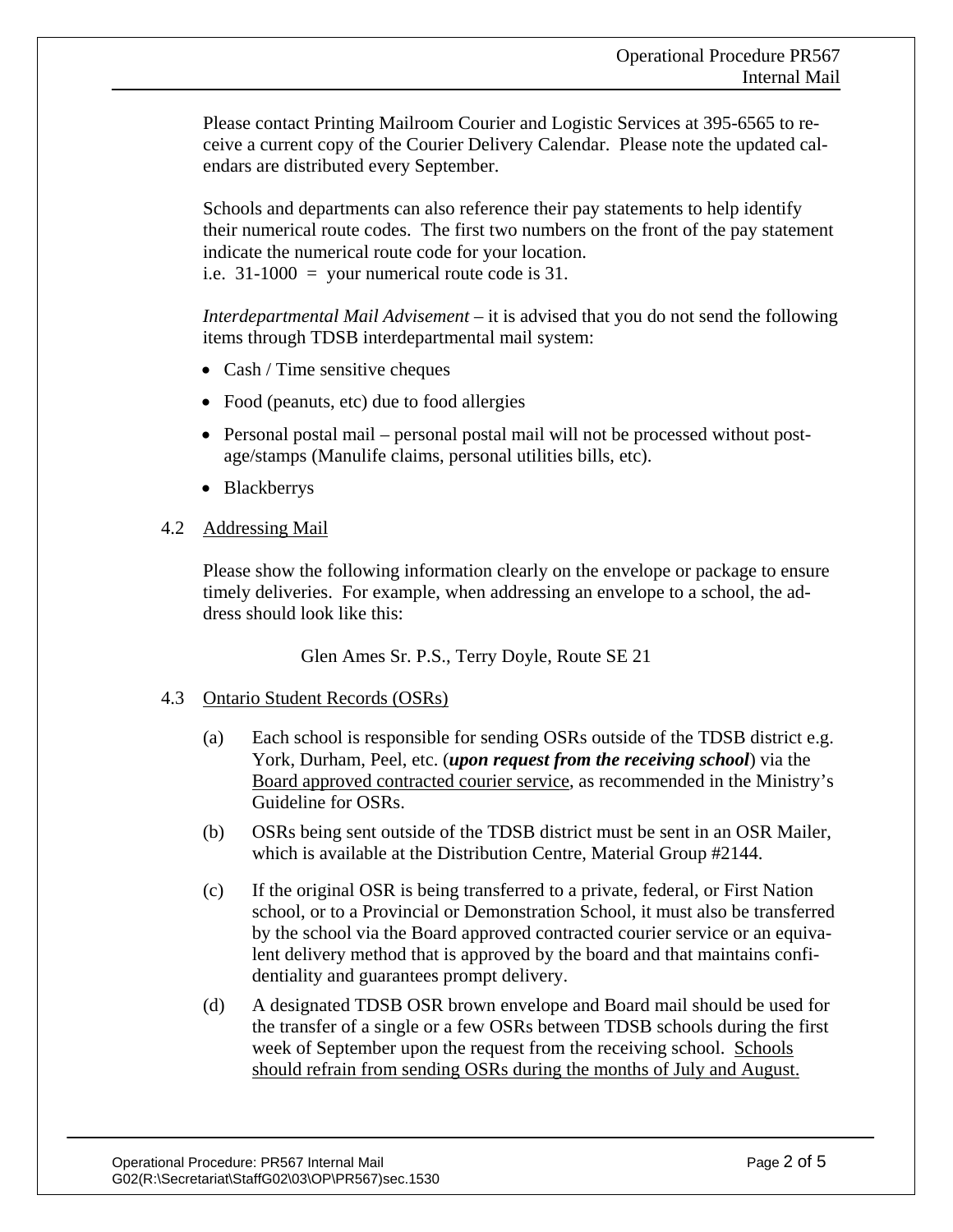- (e) OSR Bulk Transfers: (see OSR Manual, section 6, page 25) For bulk transfers of OSRs where large numbers of students are moving to another TDSB school, ie. 8-9/5-6/6-7 etc, the OSRs of these students and a checklist of names shall be forwarded to the appropriate receiving school in June before the elementary schools' closing for the year. The Principal of the sending school must ensure safe transport and acknowledgement receipt of all bulk OSR transfers. To this end please ensure:
	- OSRs are boxed for bulk transfer, **carefully labeled and delivered directly to receiving schools by the Principal or a designate elementary school personnel** on the last day of school.
	- A list of names is placed on top of the box and all VISA students' files are clearly marked as such as well as students transferring with Safety Plans to expedite immediate review by the receiving Principal.
- (f) Culled OSRs should arrive at the Central Transcript Office (140 Borough Drive) as follows:
	- Arrive in taped boxes
	- Boxes should be numbered e.g. 1 of 10, 2 of 10
	- Boxes should be labeled with the school name, school contact name and number, alpha designation e.g. A-CE and years sent e.g. 1980-1985 (use shipping label)
- (g) To facilitate the delivery of culled OSRs to 140 Borough Drive, a Request for Pickup and Delivery Form must be completed and faxed to 416-395-6569.

# 4.3 Toronto Catholic District School Board

Mail going to the Toronto Catholic District School Board must be clearly marked. The Toronto Catholic District School Board picks up and drops off mail at Tippett Centre on a daily basis.

Mail for private schools or other school boards must be sent via the Board's approved contracted courier service provider.

# 4.4 Bulk and/or Mass Mailings

The mailrooms also provide a postal metering service for schools that have mass mailings, which include report cards, commencement letters, and parent letters. The schools are required to provide their Cost Centre and General Ledger numbers, and all envelopes must have the **envelope flaps turned down**. The bulk mailings will be picked up from your school in the same location as the interdepartmental mail is picked up from. The mail from Northwest schools will be metered at the 1 Civic Centre Court mailroom. The mail from Southwest schools will be metered at the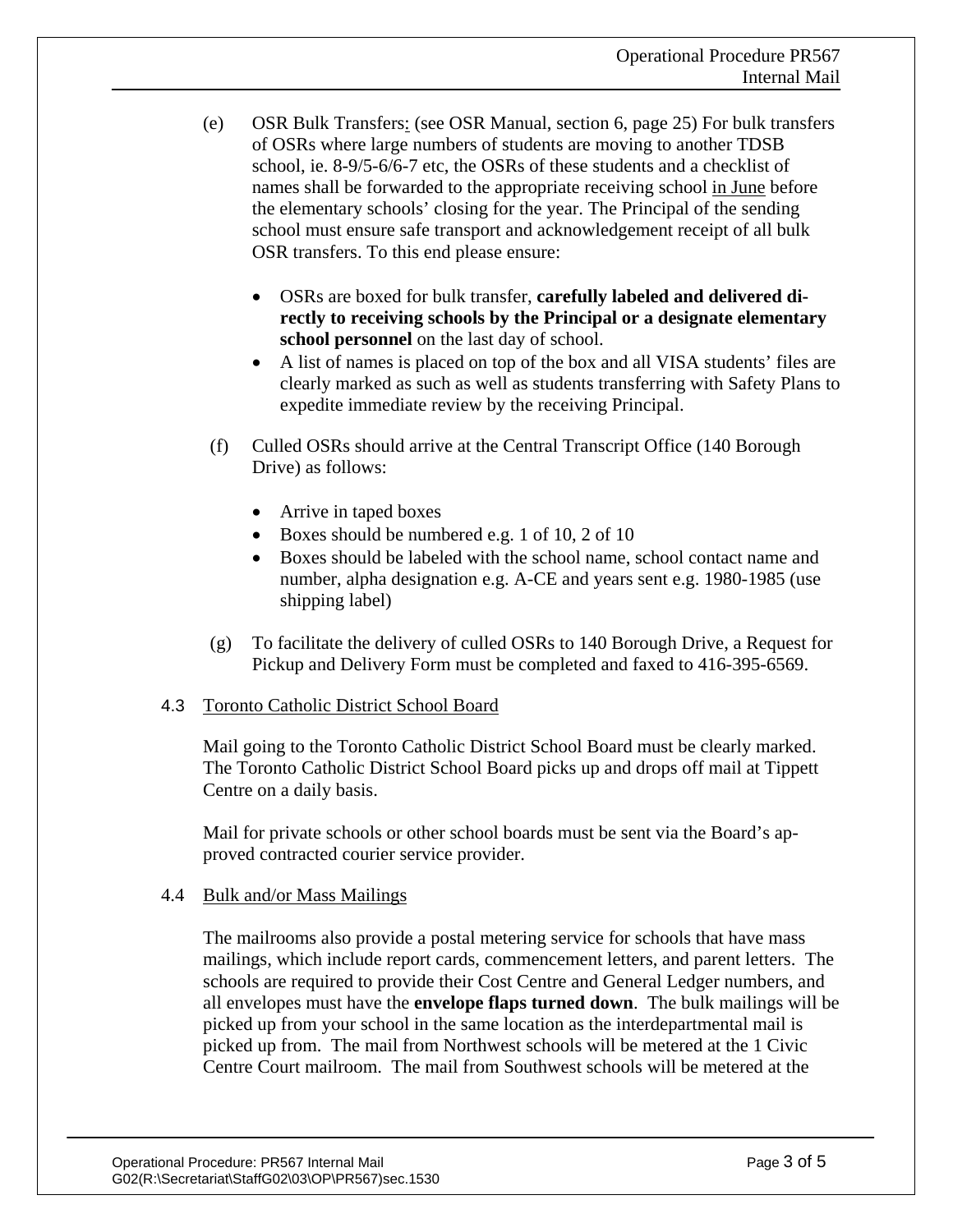286 Oak Park Avenue mailroom. The mail from Northeast and Southeast schools will be metered at the 140 Borough Drive mailroom.

4.5 Mailrooms

Mailroom staff is responsible for distributing internal and external school and departmental mail in accordance with Federal Postal Standards. They respond to all telephone inquiries regarding mail tracing, delivery requests, and proper distribution methods. All mailroom staff works in compliance with The Privacy Act and the Personal Information Protection and Electronic Documents Act.

Personal mail should not be sent using the TDSB internal mail service as the mailrooms will not be responsible for the mail/items.

#### 4.6 Courier Drivers

The couriers are responsible for all deliveries of interdepartmental mail and media (videos) on designated scheduled service routes. The courier drivers, through tracked service performance, ensure they meet TDSB expectations in compliance with the Ontario Ministry of Transportation Highway Traffic Act.

#### 4.7 Logistics Drivers

Provides TDSB logistical support for Administration, including Business Services and Communications, for designated routes (non-scheduled service) along with irregular route system-wide distribution services for Printing, Science/Tech kits, Parenting Centres, Director's Newsletters, Choices booklets and Communications material in accordance with the Ontario Ministry of Transportation Highway Traffic Act.

Please note that the Printing, Mailroom, Courier & Logistics (PMCL) Department does not facilitate furniture moves, classroom/teacher moves, musical equipment moves, media equipment moves, A/V equipment repair, or Special Education Allocation (SEA) equipment moves. Please contact Purchasing Services to arrange these moves with an approved moving services contractor.

#### 4.8 Documents/Forms on TDSB Intranet

The following documents/forms can be accessed through the TDSB website (Intranet) by clicking on the drop down menu Services >Business Services > Printing, Mailroom, Courier & Logistics>Mailroom, Courier & Logistics. [http://tdsbweb/\\_site/ViewItem.asp?siteid=50&menuid=22579&pageid=19608](http://tdsbweb/_site/ViewItem.asp?siteid=50&menuid=22579&pageid=19608)

- Courier Delivery Calendar
- Delivery Site & Route Designation List
- Request for Pickup & Delivery Form
- Copy Paper Order Form (Admin Centres only)